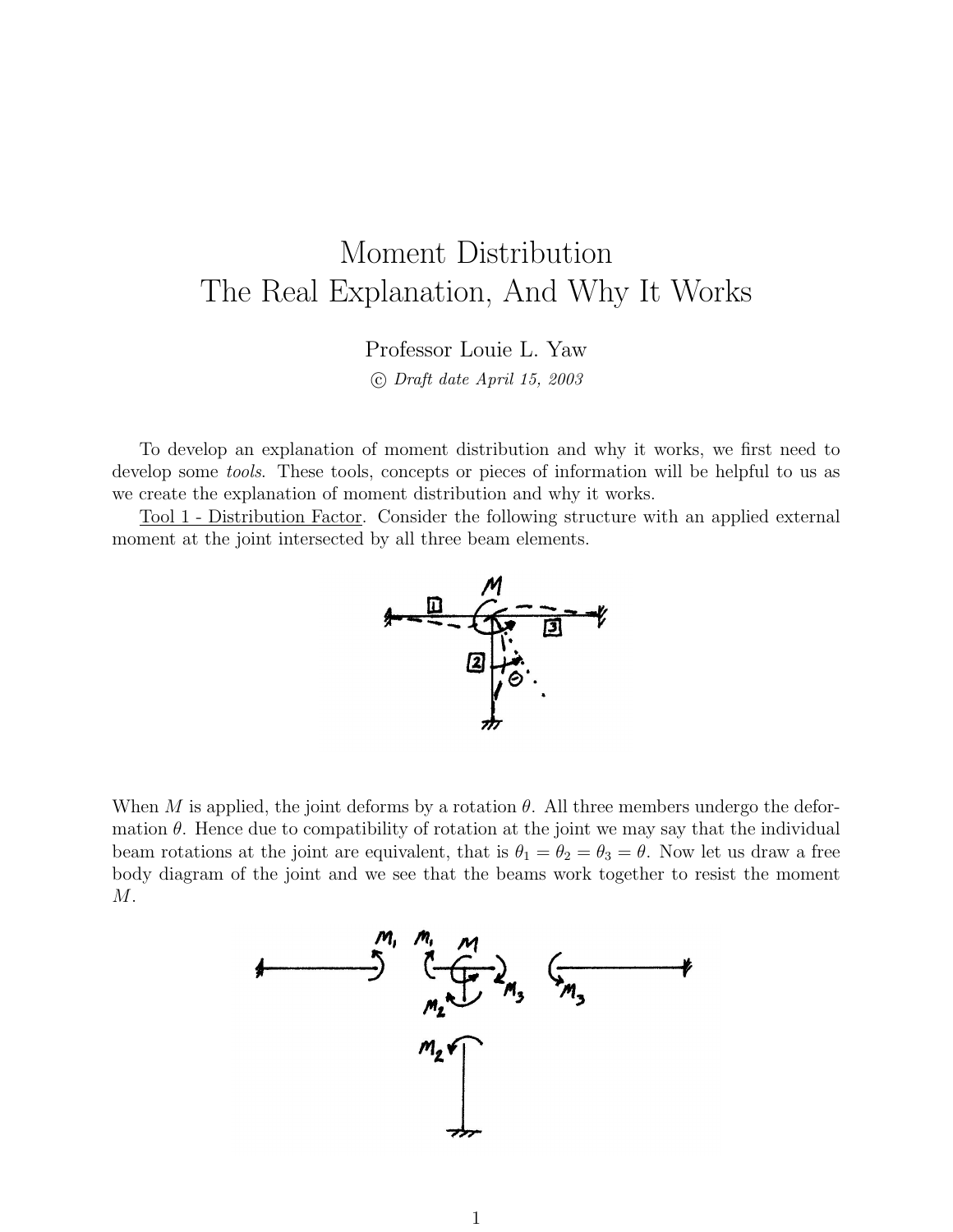Hence we know from moment equilibrium that  $M = M_1 + M_2 + M_3$ . Now, if we look at the FBD of the beam 1 we note that it can rotate at the right end, but not translate (ie, it cannot move in the x or y direction if we ignore axial deformations), hence we may model beam 1 as follows:



Hence since beam 1 is acting like a spring resisting rotation we may say that  $M_1 = k_1 \theta_1$ , where  $k_1$  is the beams rotational spring stiffness. (When the rotation at the right end of the beam is  $\theta_1 = 1$  rad then  $M_1 = 4E_1I_1/L_1$ .) Similarly we may model beams 2 and 3, so that  $M_2 = k_2 \theta_2$ ,  $M_3 = k_3 \theta_3$ . We may also model the whole structural system of our original structure as  $M = k\theta$ , where k is the total rotational spring stiffness of the joint with the three intersecting beams. Thus recalling our compatibility equation:

$$
\theta_1 = \theta_2 = \theta_3 = \theta \tag{1}
$$

we may write that

$$
\frac{M_1}{k_1} = \frac{M_2}{k_2} = \frac{M_3}{k_3} = \frac{M}{k}
$$
\n(2)

Hence in terms of the total moment we may express all three beam moments  $(M_i)$  as

$$
M_1 = \frac{k_1}{k} M, \ M_2 = \frac{k_2}{k} M, \ M_3 = \frac{k_3}{k} M. \tag{3}
$$

Considering now the moment equilibrium of the joint we see that

$$
k_1\theta_1 + k_2\theta_2 + k_3\theta_3 = k\theta \tag{4}
$$

,but due to compatibility we see that since  $\theta_1 = \theta_2 = \theta_3 = \theta$  we have

$$
(k_1 + k_2 + k_3)\theta = k\theta \tag{5}
$$

or that  $k = k_1 + k_2 + k_3 = \sum k_i$ , where  $i = 1, 2, 3$ .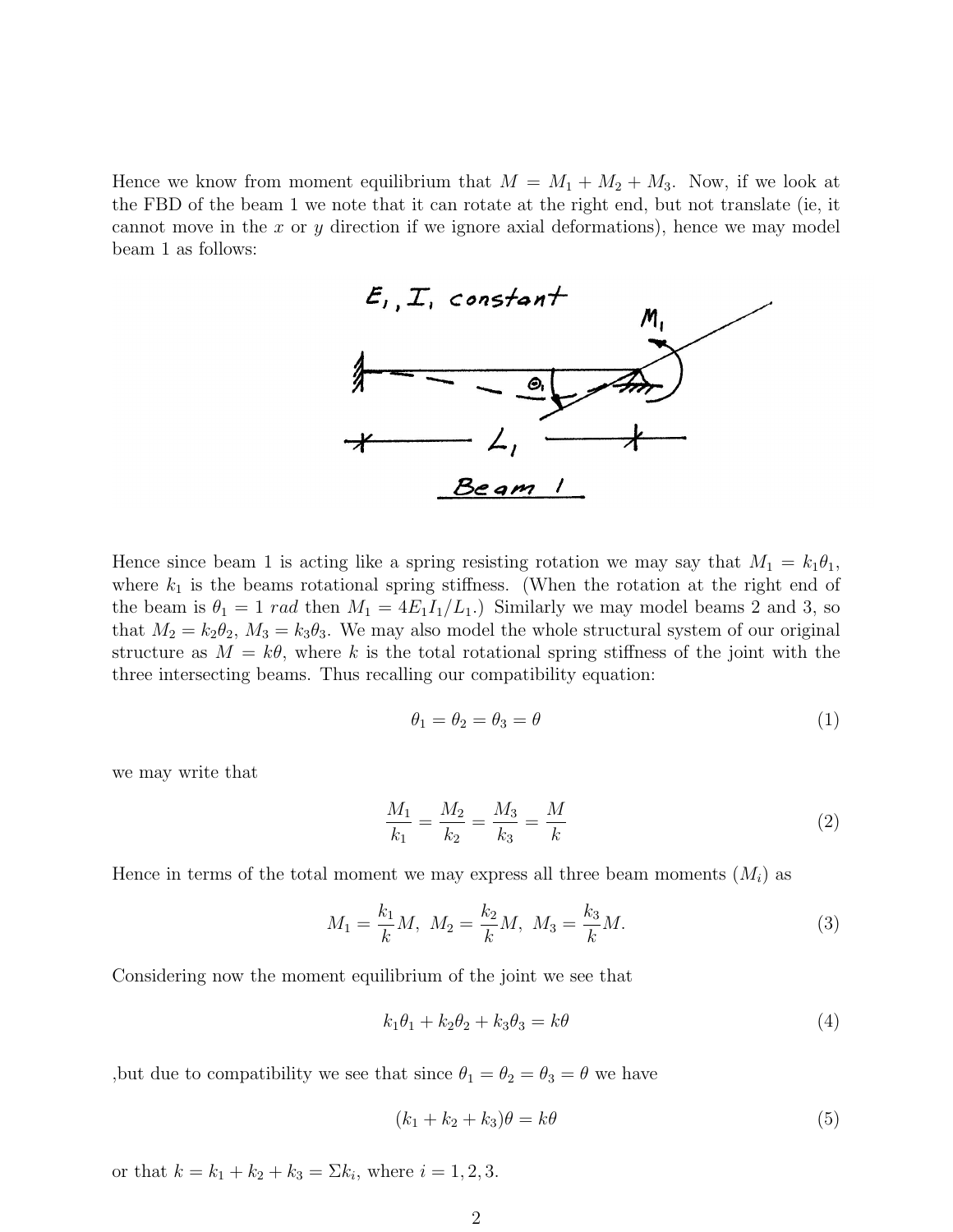Finally, we rewrite the expressions for  $M_i$  as

$$
M_1 = \frac{k_1}{\Sigma k_i} M, \ M_2 = \frac{k_2}{\Sigma k_i} M, \ M_3 = \frac{k_3}{\Sigma k_i} M.
$$
 (6)

The expressions  $\frac{k_j}{\Sigma k_i}$  are called distribution factors. They describe how to distribute the external moment applied at a joint to the individual beams intersecting the joint. Further, we observe that these distribution factors may be interpreted as saying that the individual beams intersecting at a joint resist moment in proportion to their stiffness. Hence the most stiff beam will resist the most moment. Also, we note that the sum of the distribution factors(DF) at a joint will always equal 1. For our example

$$
DF_1 + DF_2 + DF_3 = \frac{k_1}{k_1 + k_2 + k_3} + \frac{k_2}{k_1 + k_2 + k_3} + \frac{k_3}{k_1 + k_2 + k_3} = 1
$$
 (7)

This completes Tool 1. You should understand that an external moment applied at a joint of intersecting beams is distributed to each beam in proportion to each beam's rotational stiffness relative to the total rotational stiffness of all of the intersecting beams. This distribution may be accomplished using the distribution factors.

Tool 2 - Carry Over Factors. Let us examine more carefully the free body diagram idealization for one beam cut from the original structure.



 $M_A$ , required to cause a rotation,  $\theta_A$ , may be expressed as follows:

$$
M_A = \frac{4EI}{L} \theta_A \tag{8}
$$

When this is true we find that

$$
M_B = \frac{2EI}{L} \theta_A,\tag{9}
$$

or that  $M_B = \frac{1}{2}M_A$ . Hence we may say that a moment of magnitude  $\frac{1}{2}$  of moment A is 'carried over' to the left end of the beam when  $M_A$  is applied at the right. Hence the carry over factor, CO, equals  $\frac{1}{2}$  for the structure. Notice also that this is a positive  $\frac{1}{2}$  since  $M_A$ and  $M_B$  are both rotating in the same direction.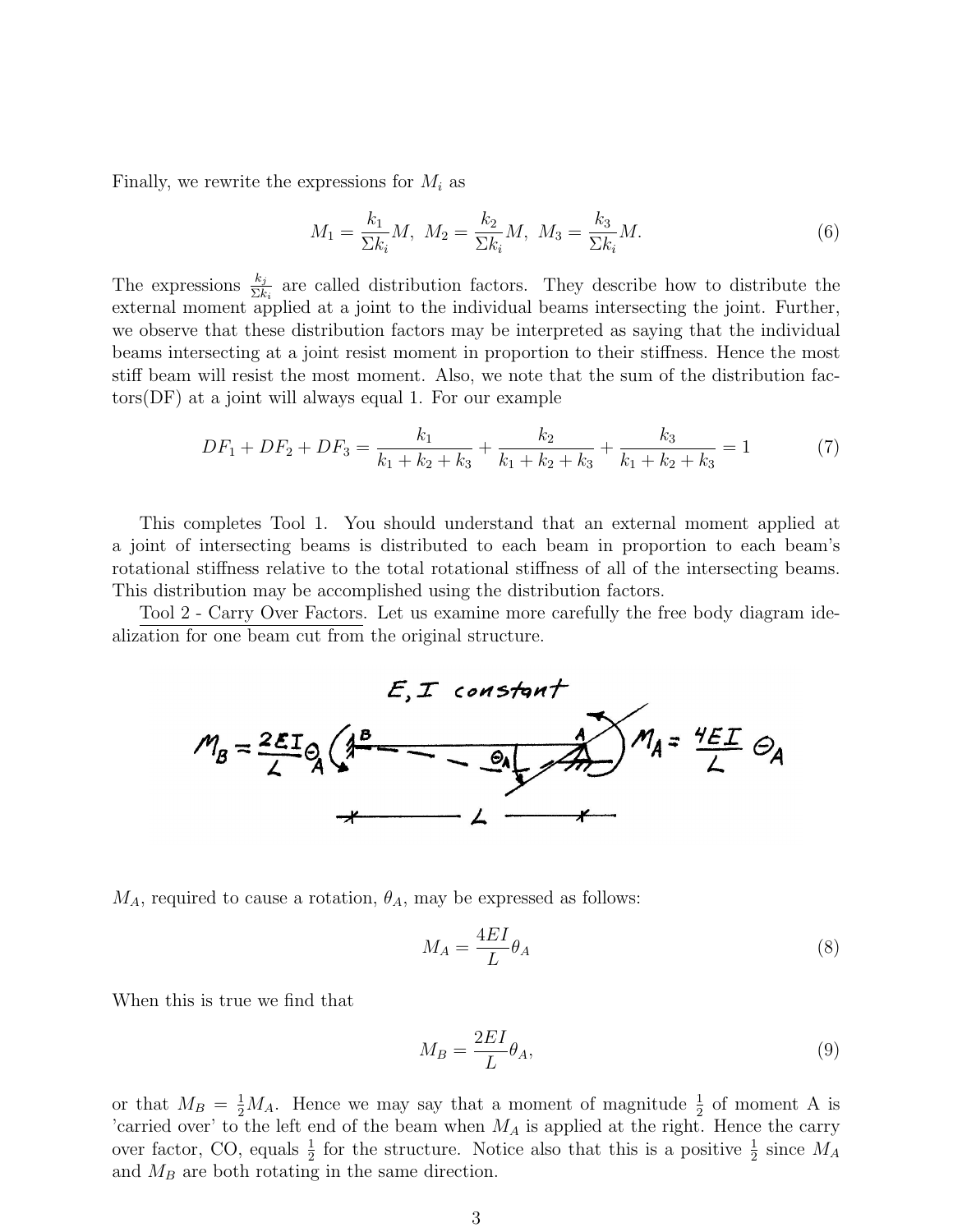This completes Tool 2. You should understand that when a moment is applied at the pinned end of the structure above, a moment of magnitude one half of that applied moment is carried over to the fixed end of the structure. This implies a carry over factor of  $+\frac{1}{2}$  from point A to point B of the structure.

Tool 3 - Fixed End Moment Tables. Previously determined fixed end moments of beams for various load configurations will be needed to do the moment distribution procedure. A table containing such information is included on the back cover of your text book by Hibbeler.

Moment Distribution - Explained. With tools 1, 2 and 3 we are now equipped to understand moment distribution.

Example - 1. Let us first examine a simple example. Consider the following indeterminate structure.



For this indeterminate structure we cannot solve for the reactions by equilibrium alone, hence in this example we resort to the moment distribution technique. In this technique we focus on the internal moments at each joint. At interior joints we know that these moments must be in equilibrium. Our goal is to find the internal moments at the structure joints and by so doing, eliminate enough of the redundants so that the remaining structure reactions may be determined by suitable application of equilibrium equations. Observing how we solve the above simple fixed pinned beam is intended to illustrate the logic behind which moment distribution works.

Step 1. First, we convert the structure to a structure for which we know the solution. This can be done by converting the structure to a single span beam with fixed end supports with a distributed loading. From Tool 3 we can calculate the fixed end moments.

$$
\frac{\omega L^{2}}{12} = 6k\cdot ft \left(\sqrt{\frac{w=2k/f}{12}}\right) \frac{\omega L^{2}}{12} = 6k\cdot ft
$$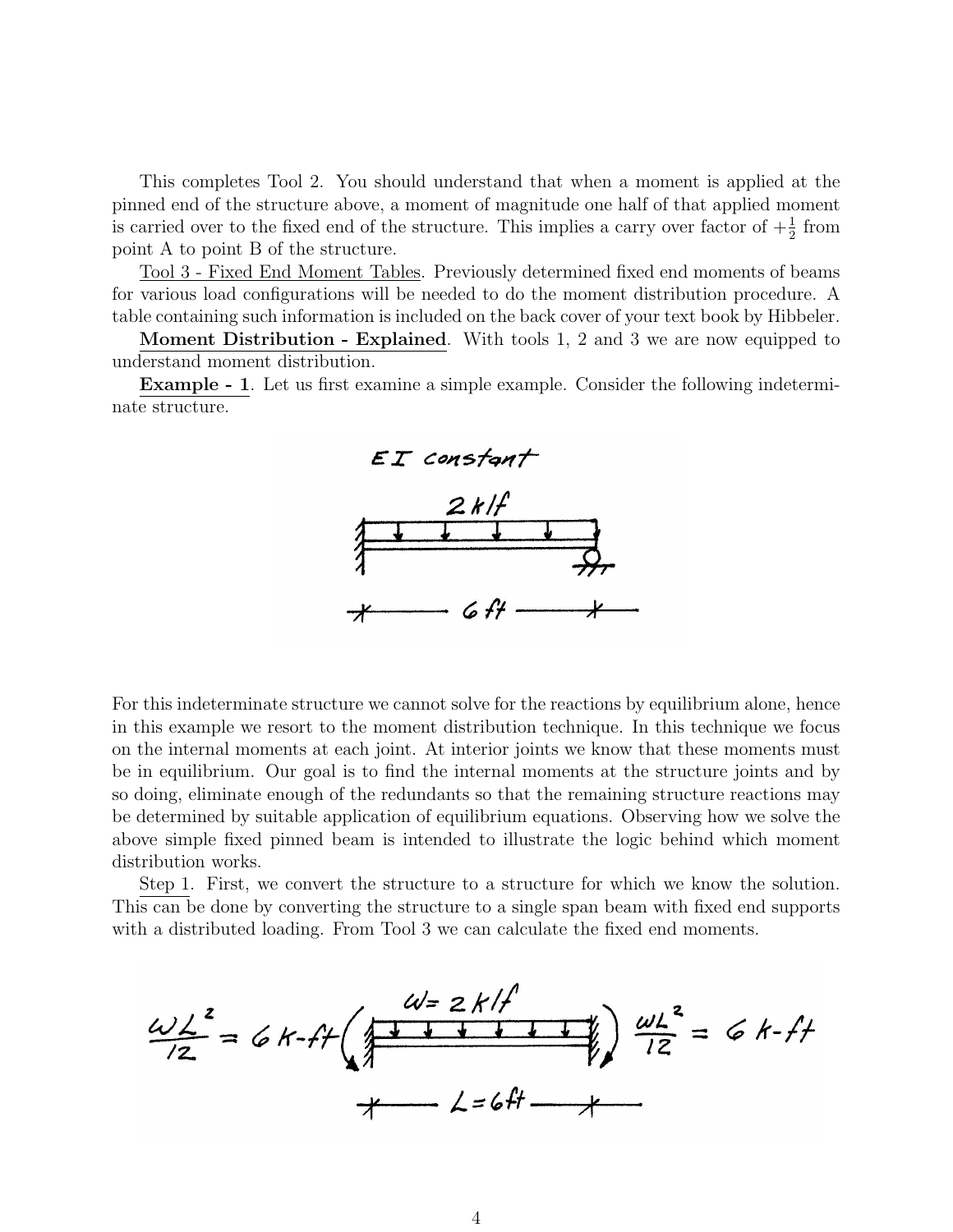Step 2. The above structure is not the true structure. So, we eliminate the 'false' fixity of the right hand support by applying a counterclockwise moment at the right hand support equal in magnitude to the 'false' clockwise 6 k-ft moment. When we do this we really are distributing the 'correcting' counterclockwise moment to each beam intersecting the joint at the right. But, in this example, there is only one intersecting beam, and that is the beam itself. Hence the distribution factor is  $DF = \frac{k_{beam}}{k_{beam}} = 1$ . Hence the moment distributed to the beam is 6 k-ft *counterclockwise* (as stated previously to correct the 'false' *clockwise* moment). This step uses Tool 1, which effectively removes the fixity and creates a pin at the right. You might say we have released the fixity we initially imposed on the structure at the right. We also do the same thing at the left, however, here the DF=0 hence the correcting moment is 0, which is what we would expect for a fixed support.



Step 3. Next we recall that when we apply a moment to the right end of a fixed pinned beam a moment of magnitude  $\frac{1}{2}$  of the moment applied at the pinned end is caused at the fixed end. This step uses Tool 2, the carry over factor. Hence half of 6 k-ft goes to the left side of the beam. Last, we momentarily imagine the beam as pinned(left) and fixed(right) and thus half of the 0 correcting moment at the fixed support goes over to the right.

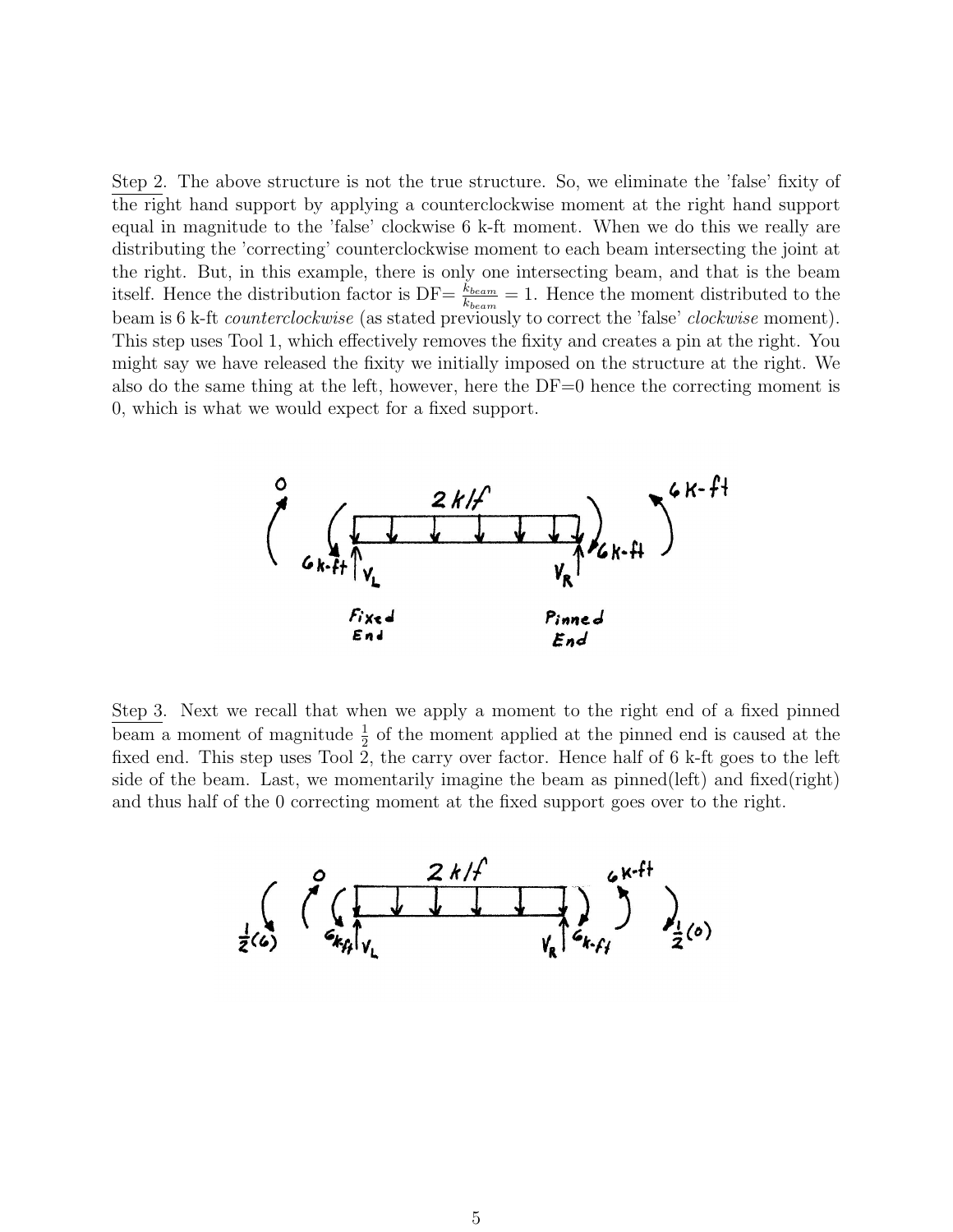Step 4. Next we distribute the carried over moments at each joint just like we distributed the FEM's under step 2. At the right we have  $DF=1$  times zero equals zero, and at the left we have DF=0 times carried over moment=3 k-ft equals zero.



Step 5. Now we sum up all the moments we have imposed on the structure in steps 1 through 4. And we check to see if joint equilibrium has been reached at each joint.



| <b>Step</b>    | Action                  | A      | В      |
|----------------|-------------------------|--------|--------|
| 0              | DF                      | 0.0    | 1.0    |
| 1              | <b>FEM</b>              | $-6.0$ | $+6.0$ |
| $\overline{2}$ | <b>DIST</b>             | $+0.0$ | $-6.0$ |
| 3              | CO                      | $-3.0$ | $+0.0$ |
| 4              | <b>DIST</b>             | $+0.0$ | $+0.0$ |
| 5              | $\Sigma M(k\text{-ft})$ | $-9.0$ | -0.0   |

Summary

- 1. Create a structure we know the solution for, a 'fixed-fixed' beam.
- 2. Release the 'false' fixity by adding in an equal but opposite moment at the joint(s), and distribute it to the beam(s) at the joint.
- 3. Recognize that  $\frac{1}{2}$  of the moment(s) are carried over to the fixed support(s).
- 4. Distribute the carried over moment(s) to the joint(s).
- 5. Sum up all of the resulting applied moments and see if the results make sense at external support reactions and if we have moment equilibrium at the internal joints (if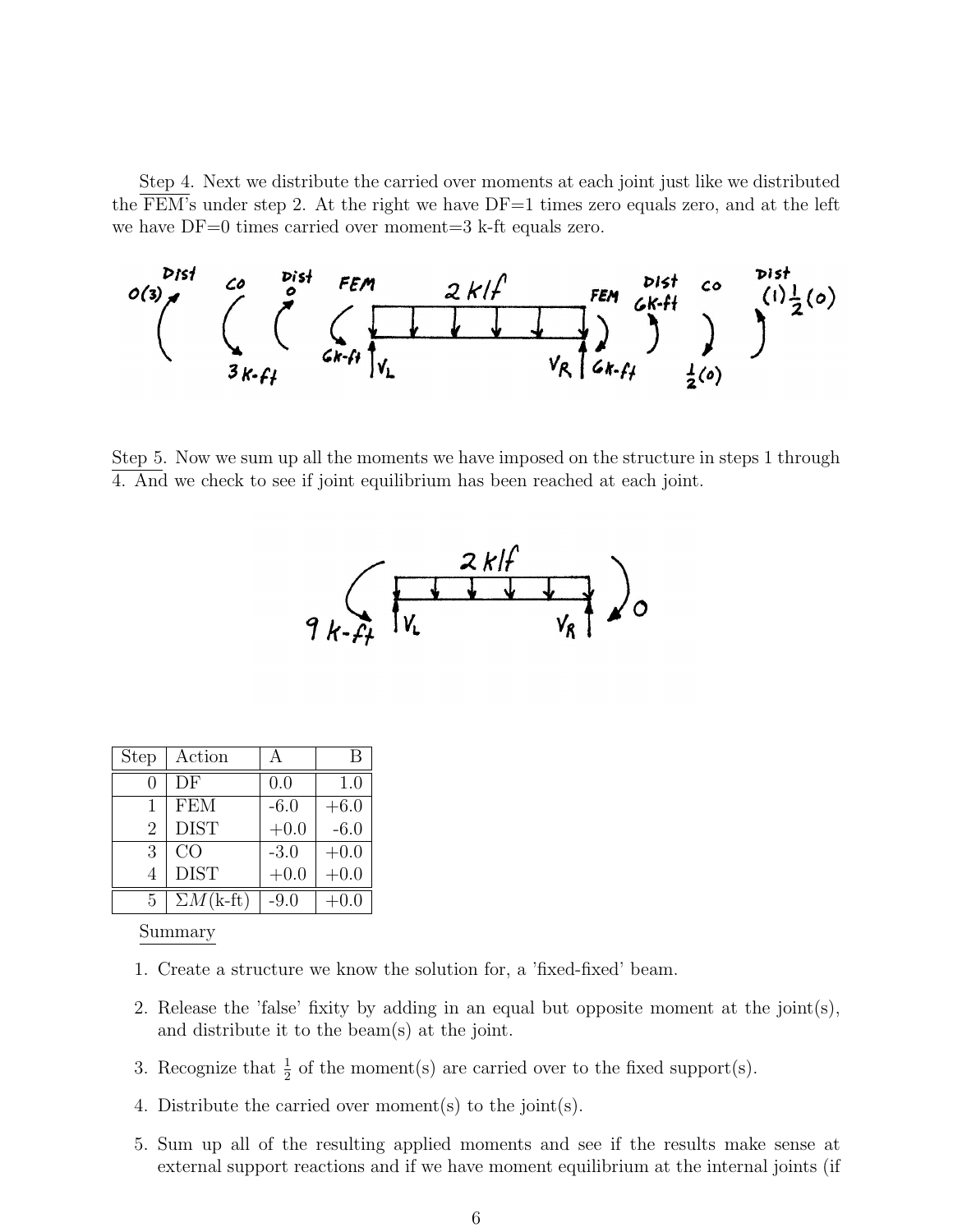we have internal joints in our structure). If equilibrium has not been achieved we may have to repeat steps 3 and 4 more times then do step 5 again and see if equilibrium has been reached.

Example - 2. Now let's look at a more complex example. Consider the following structure for which we shall determine the internal moments at each joint by the moment distribution technique. We shall assume that EI are constant and the same for all beams.

|                          | $*$ Loads<br>Applied at<br>Midspan | <u> AA</u> | 5 K    |         | 10 K<br>8f |        | 5 <sup>K</sup> | D |
|--------------------------|------------------------------------|------------|--------|---------|------------|--------|----------------|---|
| $\overline{\text{Step}}$ | Action                             | А          | Β      | Β       |            |        | I)             |   |
|                          | DF                                 | 0.0        | 0.5    | 0.5     | 0.5        | 0.5    | 1.0            |   |
| $\overline{2}$           | FEM                                | $-5.0$     | $+5.0$ | $-10.0$ | $+10$      | $-5.0$ | $+5.0$         |   |
| -                        | $- - - - -$                        |            |        |         |            |        | ---            |   |

|                | DF                                | 0.0     | 0.5       | 0.5       | 0.5       | 0.5       | 1.0              |
|----------------|-----------------------------------|---------|-----------|-----------|-----------|-----------|------------------|
| $\overline{2}$ | FEM                               | $-5.0$  | $+5.0$    | $-10.0$   | $+10$     | $-5.0$    | $+5.0$           |
| 3              | <b>DIST</b>                       | 0.0     | 2.5       | 2.5       | $-2.5$    | $-2.5$    | $-5.0$           |
| 4              | CO                                | 1.25    | 0.0       | $-1.25$   | 1.25      | $-2.5$    | $-1.25$          |
| 5              | <b>DIST</b>                       | 0.0     | 0.625     | 0.625     | 0.625     | 0.625     | 1.25             |
| 6              | CO                                | 0.3125  | 0.0       | 0.3125    | 0.3125    | 0.625     | 0.3125           |
| 7              | <b>DIST</b>                       | 0.0     | $-0.1563$ | $-0.1563$ | $-0.4688$ | $-0.4688$ | $-0.3125$        |
| 8              | $\overline{\Sigma}M(k\text{-ft})$ | $-3.44$ | 7.97      | $-7.97$   | 9.22      | $-9.22$   | 0.0              |
| 9              | Exact' $M(k\text{-}ft)$           | $-3.46$ | 8.08      | $-8.08$   | 9.23      | $-9.23$   | $\overline{0.0}$ |
| 10             | $%$ error                         | 0.62    | 1.32      | 1.32      | 0.12      | 0.12      | 0.00             |
| Evplanation    |                                   |         |           |           |           |           |                  |

Explanation

- 1. Determine distribution factors for the beams at joints A, B, C and D. These factors will be used in steps 3, 5 and 7 whenever we *distribute* moments at a joint.
- 2. Fix all joints, to create a structure of fixed end moment beams. A 'false' structure we can solve is the result. FEM's (AB and CD) equal  $\frac{5(8)}{8} = 5$  k-ft. FEM (BC) equals  $\frac{10(8)}{8}$  = 10 k-ft. Choose clockwise moments as positive.
- 3. The fixed fixed beam structure is not the real situation, so we release each joint one at a time and put in a moment to cancel the sum of the fictitious moments at a joint and when we do so, we distribute the cancellation moments in accordance with the distribution factors. While one joint is released the others are fixed still. However, in our table, every time we do distribution, we do the distribution process simultaneously for all joints in the current row of the table above(this occurs at some point in the process in rows 3, 5 and 7 of the table).
- 4. While one joint is fixed and the other released,  $\frac{1}{2}$  of the cancellation moment goes to the opposite side of the beam span in accordance with a  $\frac{1}{2}$  CO factor.